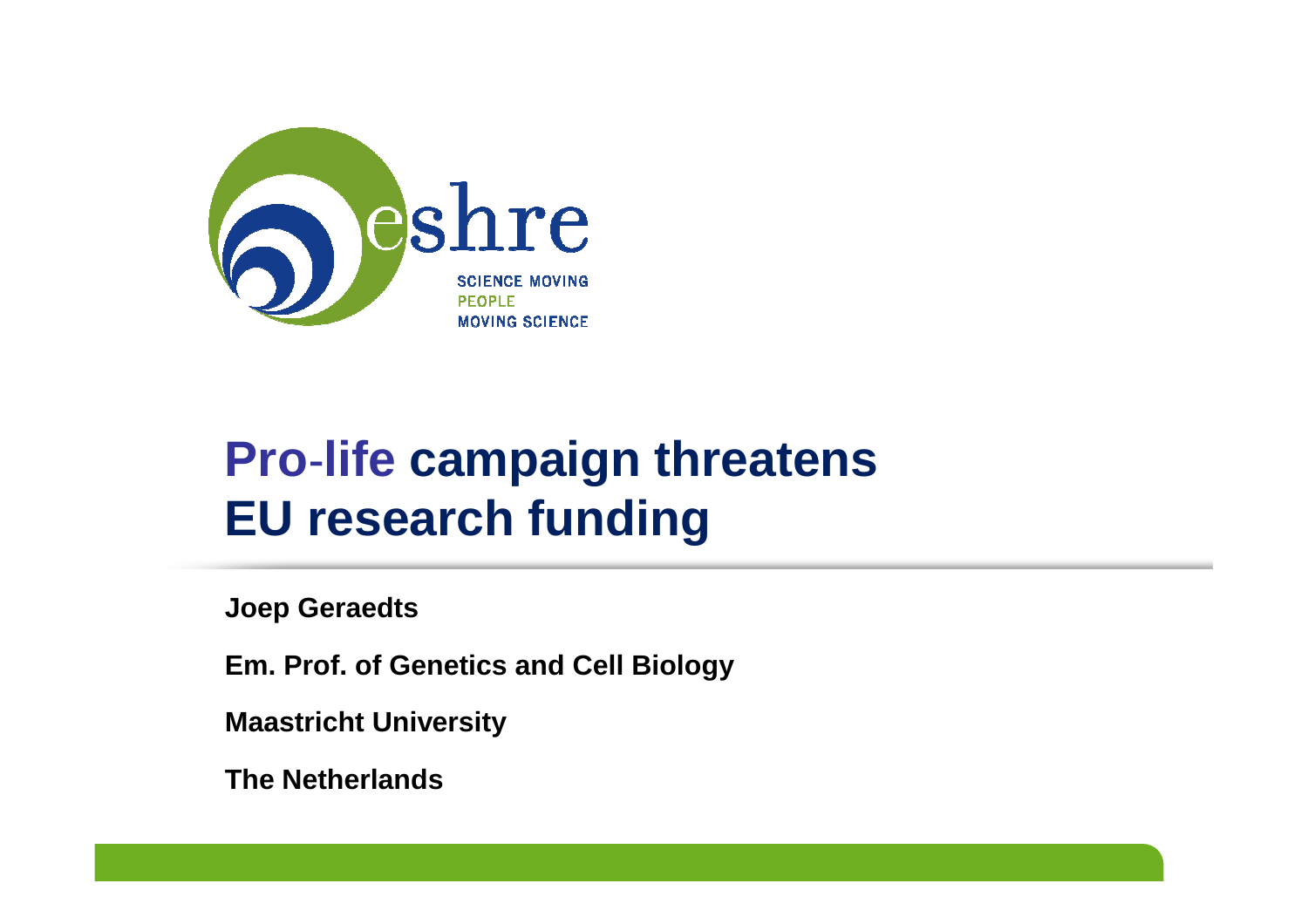## **One of Us**

A pro-life group (called "One of Us") has succeeded in collecting more than 1 million signatures supporting a statement which urges the EU to "end the financing of activities which presuppose the destruction of human embryos, in particular in the areas of research, development aid and public health."

The signatures collection was organised in the framework of a "European Citizens' Initiative", a tool that allows citizens to invite the Commission to initiate a legislative process.

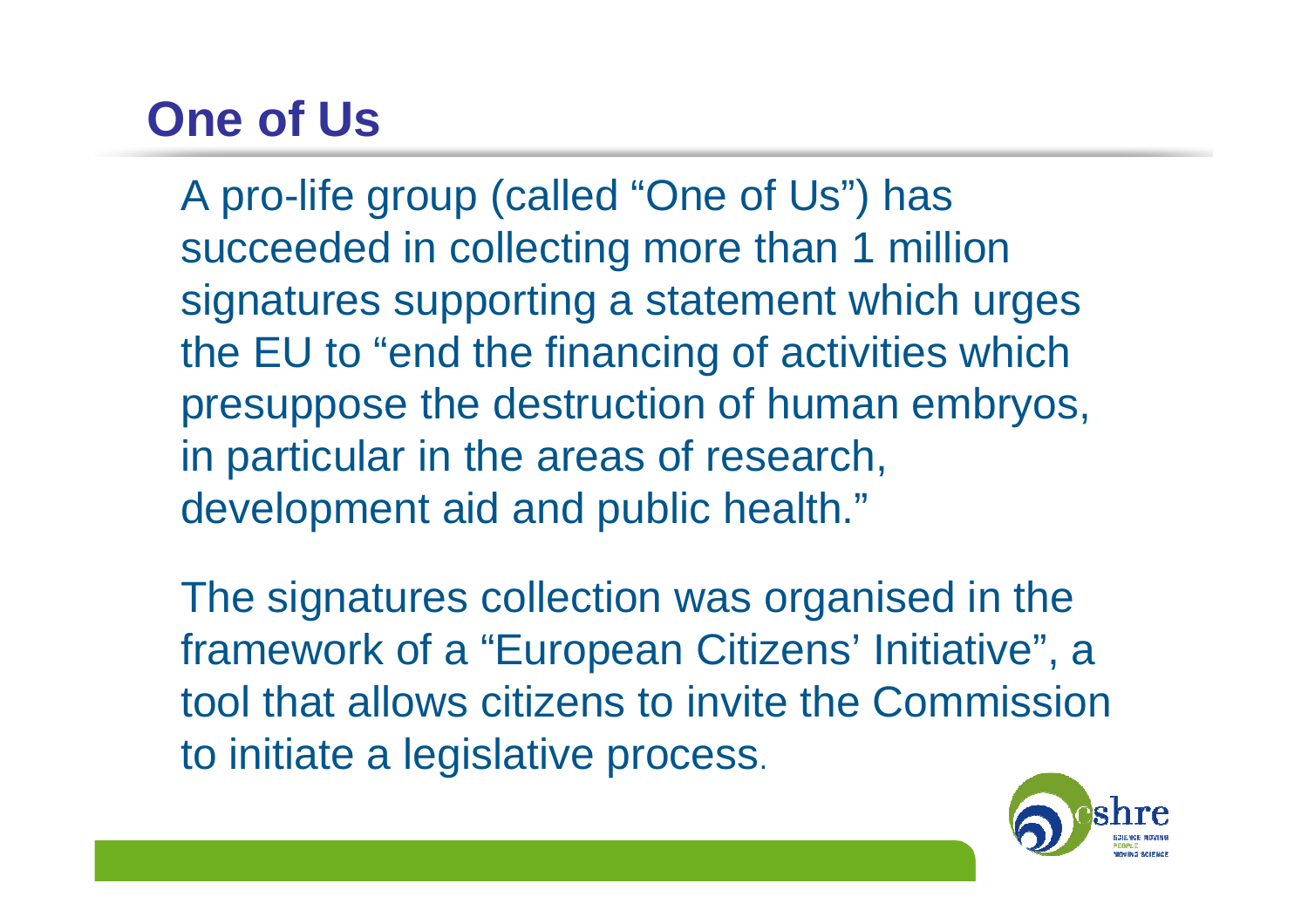### **What is the European Citizens' Initiative?**

The European Citizens Initiative was introduced in the Lisbon Treaty (2007) as a key innovation to improve the participation of European citizens in the EU and to encourage direct democracy. It came into force in May 2012.

With the EIC, European citizens can invite the European Commission to propose legislation in a policy area where the EU has competence.

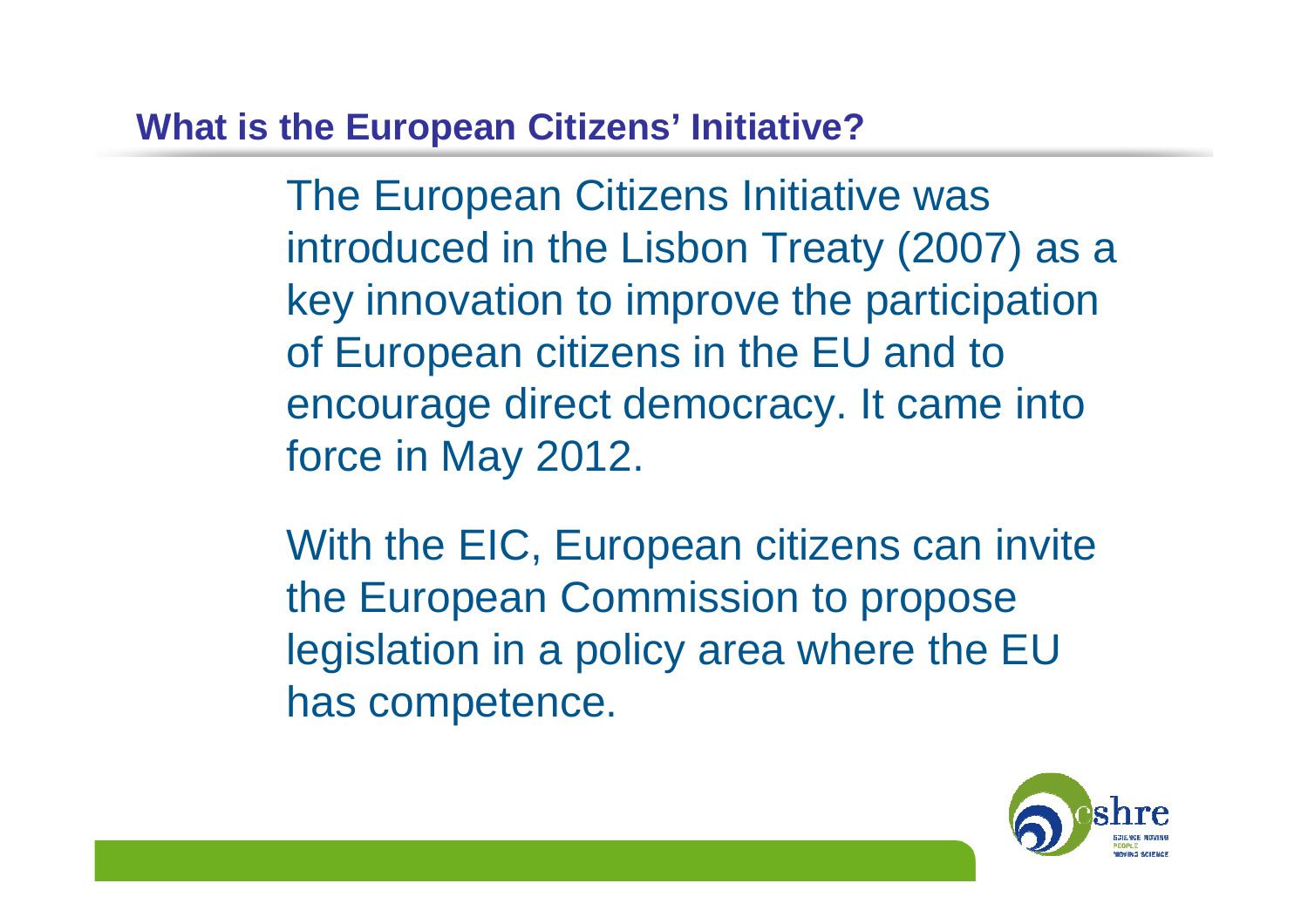**What are the main requirements to complete a European Citizens' Initiative?**

> The initiative should be promoted by a citizens committee composed of EU citizens having their residence in 7 different EU countries

An organisation cannot promote the initiative but can be supporter, as long as this support is transparent (for instance, if an organisation brings financial support)

The initiative should be backed by at least 1.000 000 citizens from minimum 7 EU countries to be considered by the European Commission.

Signatures are to be collected within one year.

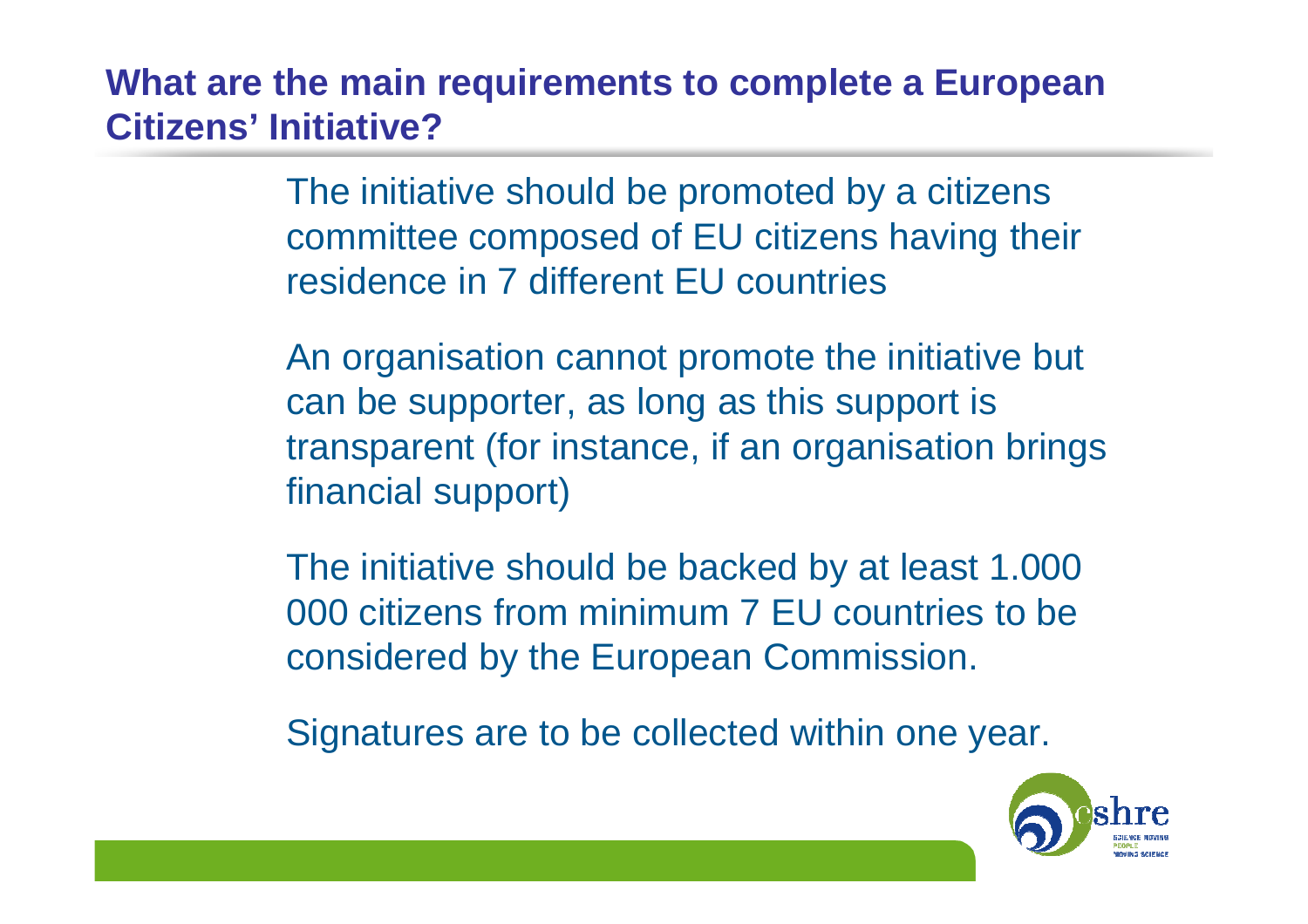On Monday 11th November 2013, the calculation of the individual supports given to the European Citizen Initiative One of Us will be closed.

This number will be greater than 1,891,000, which makes this pro-life initiative the first and the largest success. 20 countries have reached the minimum threshold of signatures

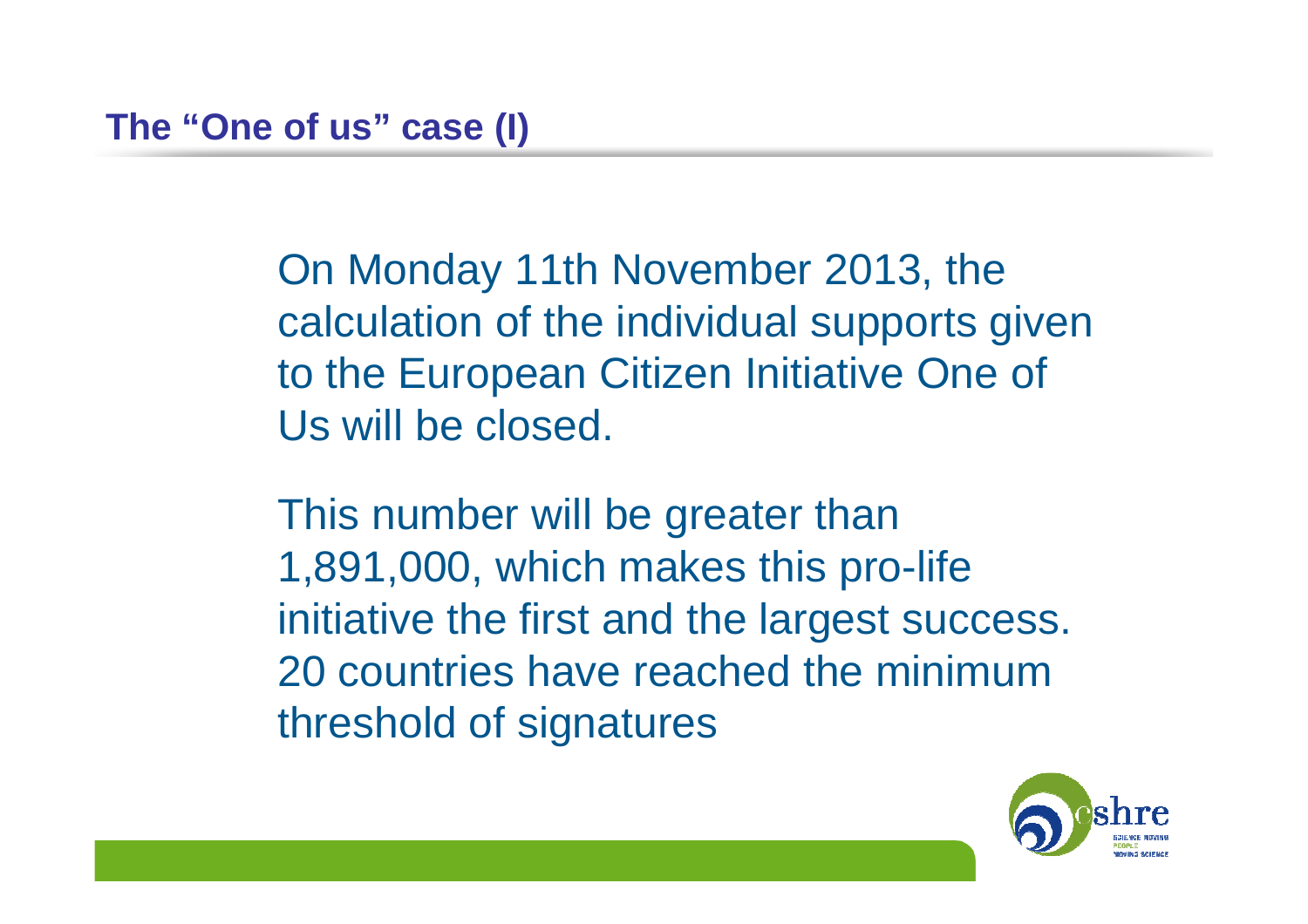### **The "One of us" case (II)**

The subject matter of the initiative is : "Juridical protection of the dignity, the right to life and of the integrity of every human being from conception in the areas of EU competence in which such protection is of particular importance"

The main objectives are: "The human embryo deserves respect to its dignity and integrity. This is enounced by the ECJ in the Brüstle case, which defines the human embryo as the beginning of the development of the human being. To ensure consistency in areas of its competence where the life of the human embryo is at stake, the EU should establish a ban and end the financing of activities which presuppose the destruction of human embryos, in particular in the areas of research, development aid and public health."

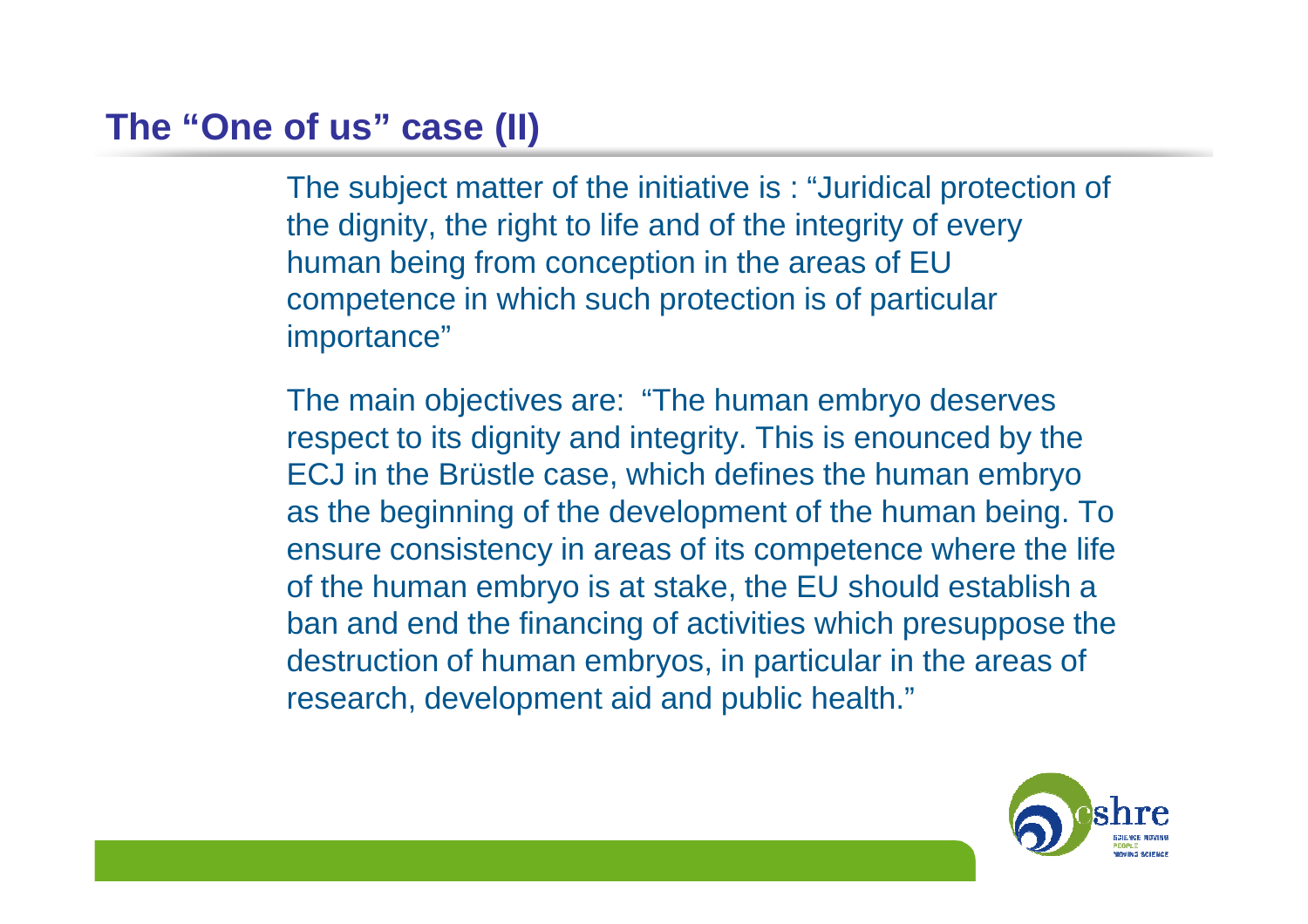## **What has been done by ESHRE as a reaction to the One of Us initiative?**

As a reaction, ESHRE published a statement on its website

Further documentation will be published in the January 2014 issue of Focus on Reproduction.

Several ESHRE staff (members) are willing to organise a European Citizens' initiative to represent ESHRE's members' interests and to ensure a commitment to funding.

A session has been proposed for the World Congress for Freedom of Scientific Research

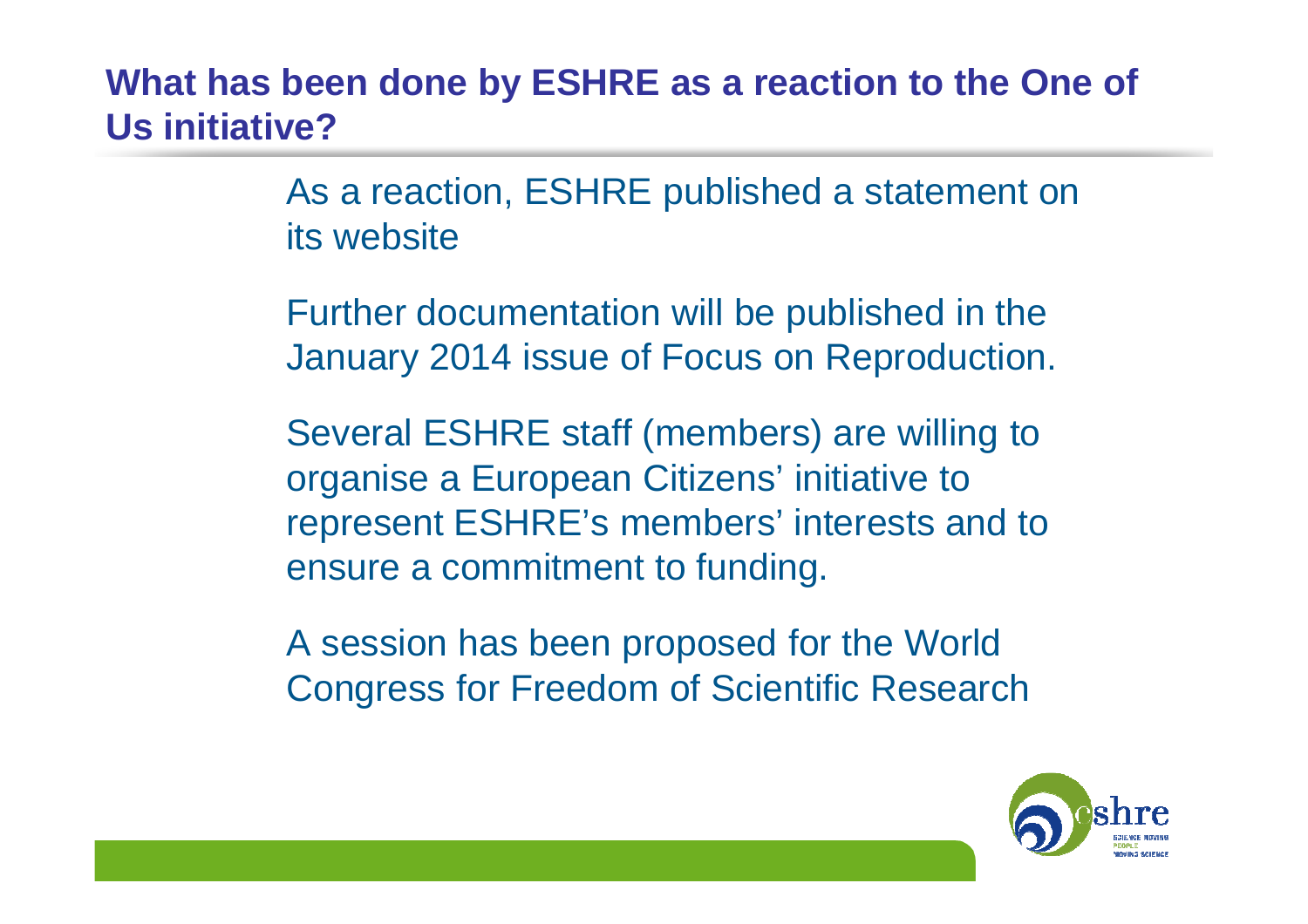## **Proposed session at World Congress for Freedom of Scientific Research**

#### **Session title: Human embryos for health and research**

Johannes Evers (NL): Reproductive health and its risks

Siladitya Bhattacharya (UK): The value of assistedreproduction

Alan Handyside (UK): Why are human embryos needed for research?

Anna Veiga (E): Human embryonic stem cells andregenerative medicine

Guido Pennings (B): The donation of human embryos forstem cell research

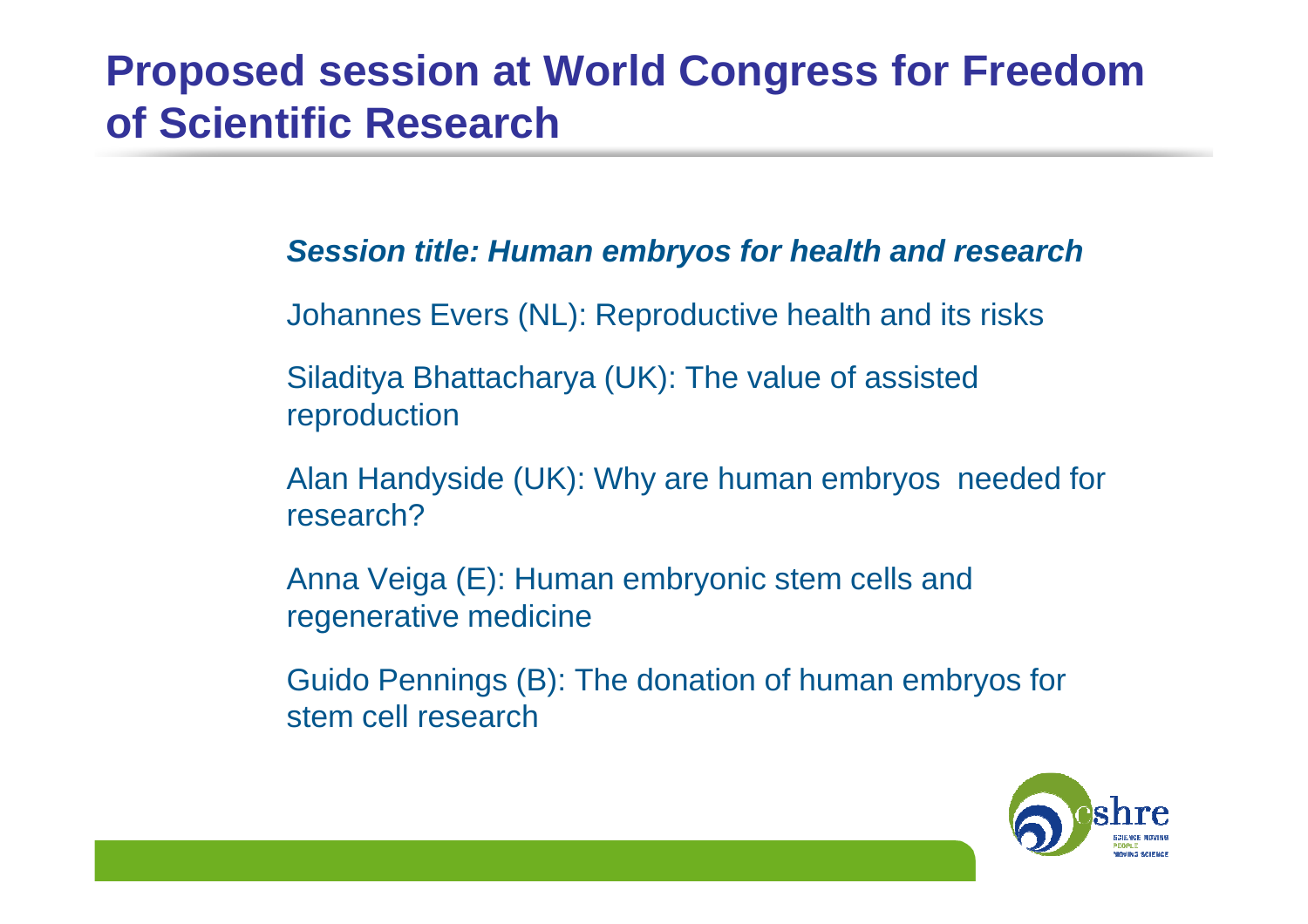### **What could be the goals and the main messages of anESHRE initiative?**

These could be:

Proving that funding stem cell research is (democratically) legitimate

Making sure that European patients can benefit from the progress of embryonic stem cell research in the future